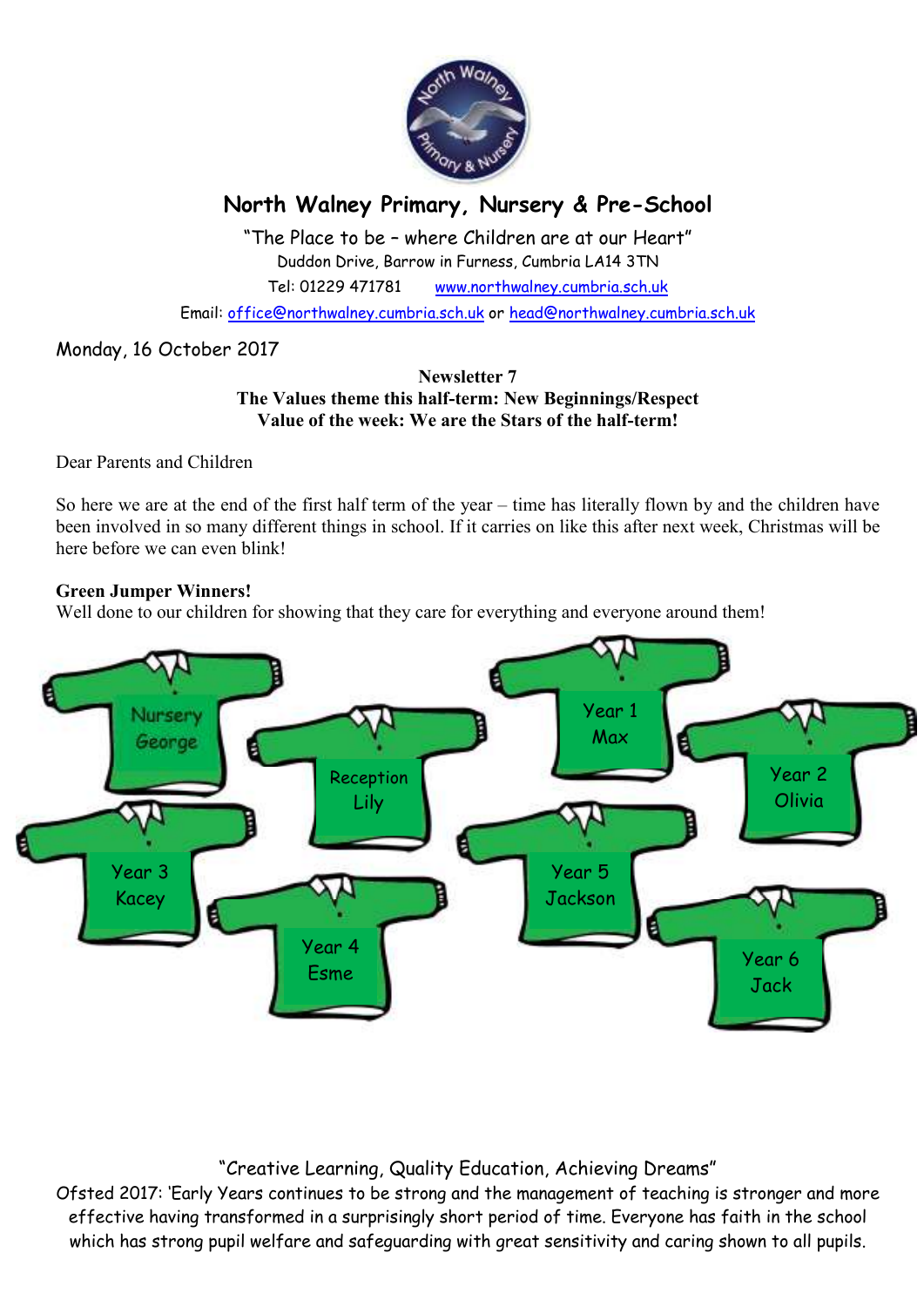#### **Childcare Vouchers**

Mrs Malone has managed to arrange that paretns can pay for Natterjacks and Nursery/Pre-School additional hours using Childcare Vouchers. If you are interested, then please pop in and speak to Mrs Malone!





# **Natterjacks Film Nights!**

Once again Natterjacks had a brilliant Film Night last Friday! Watch out on our Twitter and Facebook feeds to see what the film is this week and get your child booked in!

### **Year 6 Choices form**

Please don't forget to complete your child's secondary school application form by the end of the school holidays! You can easily do this online, or if you have lost the form that we sent out – please call in and get another one.





#### **Harvest Festival Collection for the Foodbank**

This Friday is our Harvest Festival and we are asking all of the children to bring in a packet/tin of food (or more if they can) which will be donated to the Foodbank. All contributions are gratefully received.

### **Non-Uniform Day this Friday - £1 towards the PTA Christmas Fundraising**

All of the children can come in non-uniform this Friday if they would like to donate a £1 towards the PTA Christmas fundraising. All money raised will then go back in to parties/events for the children at Christmas. Thank you!





#### **Scholastic Book Fair**

Is coming to North Walney in November so that parents can but Christmas gifts and have a good look at the latest book releases available. Please come down and support us – every purchase raises money for new books for the school!

#### **PTA Halloween Disco – 31st October from 4:45 to 5:45pm**

Tickets will be on sale from Wednesday morning on the school playground and from the school office - £1 per child. Thank you to our PTA volunteers for organising this! **No scary masks please as there will be lots of younger children!** 

Cakes/buns – if you can send some in we would be very grateful and if any other parents can help us out, please speak to Cora, Leanne or Kimberley.



#### And finally…

Don't forget that school finishes this Friday for a week and will re-open on Monday 30<sup>th</sup> October 2017. Have a great half-term holiday everyone – and get ready for the busy months ahead!